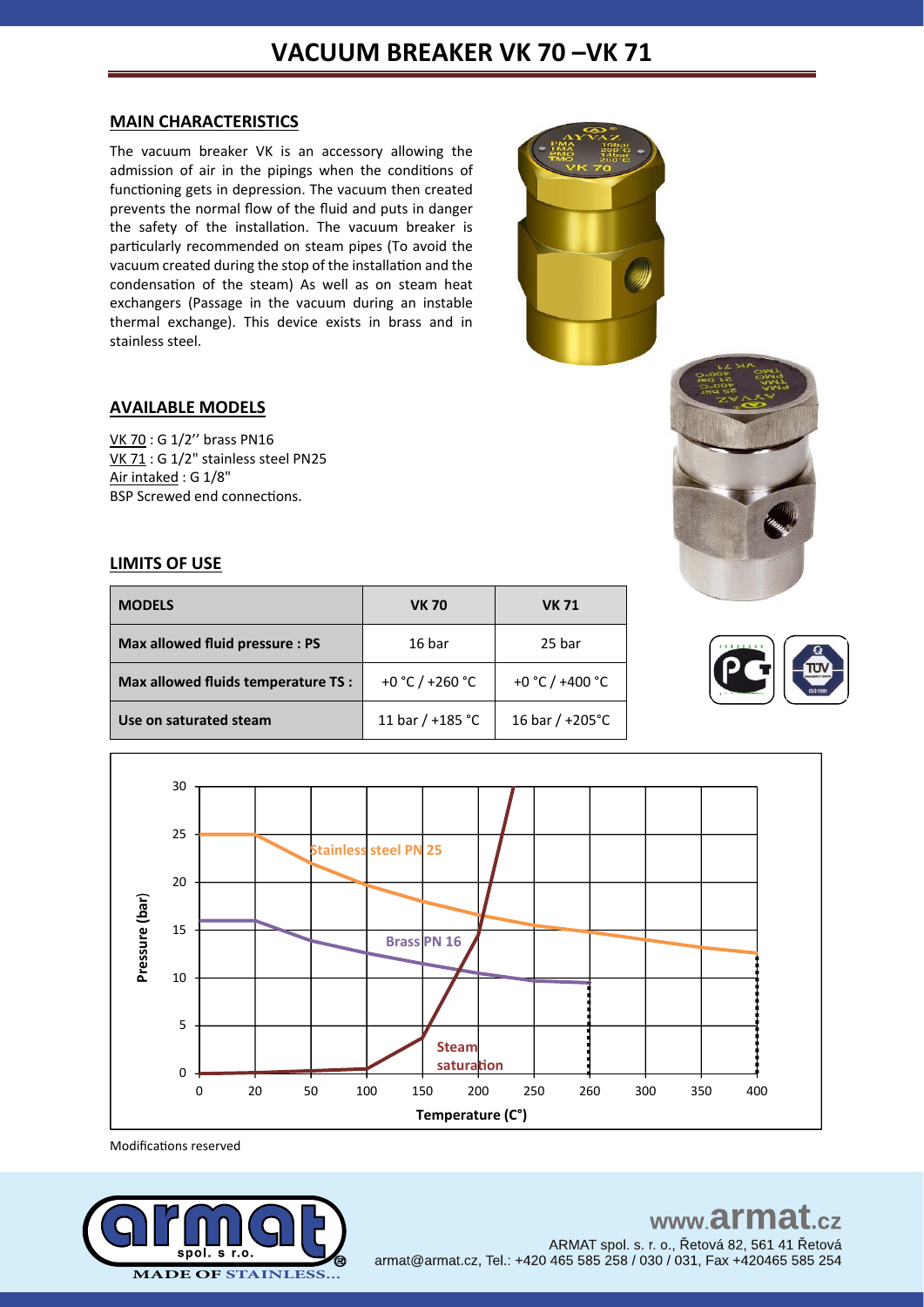## **REGULATIONS AND STANDARDS OF CONSTRUCTION**

| Item                               | <b>Standard</b>            |
|------------------------------------|----------------------------|
| Pressure equipment directive 97/23 | G $1/2$ ": A3 § 3 excluded |
| Materials of brass                 | EN 1503-4                  |
| Materials of stainless steel       | EN 1503-1                  |
| <b>BSP theard</b>                  | ISO 228                    |

# **DIMENSIONS (mm) AND WEIGHT (kg)**

| <b>TYPE</b>  | <b>DN</b> |    |    |    | Weight (Kg) |
|--------------|-----------|----|----|----|-------------|
| <b>VK70</b>  | 1/2"      | 55 | 34 | 39 | 0.4         |
| <b>VK 71</b> | 1/2"      | 55 | 34 | 39 | 0,4         |



### **CONSTRUCTION**

| $N^{\circ}$  | <b>Item</b> | <b>Material (VK 70)</b> | <b>Material (VK 71)</b> |
|--------------|-------------|-------------------------|-------------------------|
| 1            | Cover       | Brass CW 614N           | Stainless steel 304     |
| $\mathbf{2}$ | Gasket      | Stainless steel 304     | Stainless steel 304     |
| 3            | Valve       | Stainless steel 304     | Stainless steel 304     |
| 4            | Valve seat  | Stainless steel 304     | Stainless steel 304     |
| 5            | Body        | Brass CW 614N           | Stainless steel 304     |



Modifications reserved



# www.armat.cz ARMAT spol. s. r. o., Řetová 82, 561 41 Řetová

armat@armat.cz, Tel.: +420 465 585 258 / 030 / 031, Fax +420465 585 254